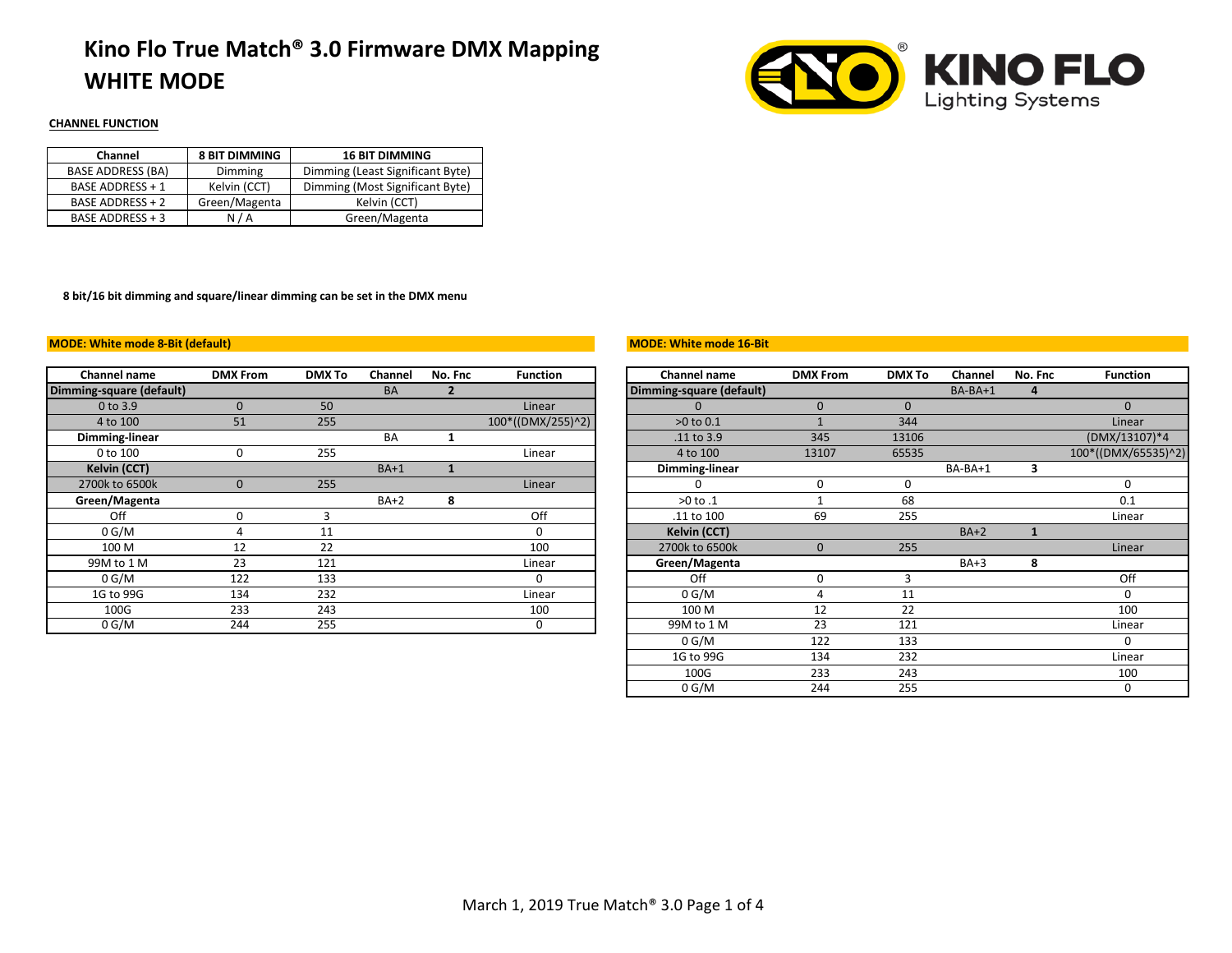# **Kino Flo True Match® 3.0 Firmware DMX Mapping GELS / HUE COLOR MODE**



### **CHANNEL FUNCTION**

| Channel                  | <b>8 BIT DIMMING</b> | <b>16 BIT DIMMING</b>            |  |  |  |  |
|--------------------------|----------------------|----------------------------------|--|--|--|--|
| <b>BASE ADDRESS (BA)</b> | Dimming              | Dimming (Least Significant Byte) |  |  |  |  |
| <b>BASE ADDRESS + 1</b>  | Kelvin (CCT)         | Dimming (Most Significant Byte)  |  |  |  |  |
| <b>BASE ADDRESS + 2</b>  | Green/Magenta        | Kelvin (CCT)                     |  |  |  |  |
| BASE ADDRESS + 3         | Gel List             | Green/Magenta                    |  |  |  |  |
| <b>BASE ADDRESS + 4</b>  | Hue Angle            | Gel List                         |  |  |  |  |
| BASE ADDRESS + 5         | Saturation           | Hue Angle                        |  |  |  |  |
| BASE ADDRESS + 6         | N/A                  | Saturation                       |  |  |  |  |

**8 bit/16 bit dimming and square/linear dimming can be set in the DMX menu**

### **MODE: Gels/Hue mode 8-bit (default)**

| Channel name             | <b>DMX From</b> | <b>DMX To</b> | Channel   | No. Fnc        | <b>Function</b>   | Channel name             | <b>DMX From</b> | <b>DMX To</b> | <b>Channel</b> | No. Fnc        | <b>Funct</b> |
|--------------------------|-----------------|---------------|-----------|----------------|-------------------|--------------------------|-----------------|---------------|----------------|----------------|--------------|
| Dimming-square (default) |                 |               | <b>BA</b> | $\overline{2}$ |                   | Dimming-square (default) |                 |               | $BA-BA+1$      |                |              |
| 0 to 3.9                 | $\mathbf{0}$    | 50            |           |                | Linear            |                          | $\mathbf{0}$    | $\mathbf{0}$  |                |                | $\Omega$     |
| 4 to 100                 | 51              | 255           |           |                | 100*((DMX/255)^2) | $>0$ to $0.1$            |                 | 344           |                |                | 0.1          |
| Dimming-linear           |                 |               | <b>BA</b> | 1              |                   | .11 to 3.9               | 345             | 13106         |                |                | (DMX/13)     |
| 0 to 100                 | 0               | 255           |           |                | Linear            | 4 to 100                 | 13107           | 65535         |                |                | 100*((DMX/   |
| Kelvin (CCT)             |                 |               | $BA+1$    | $\overline{2}$ |                   | Dimming-linear           |                 |               | BA-BA+1        | 3              |              |
| 2500k to 6500k           | $\Omega$        | 200           |           |                | Linear            |                          | 0               | 0             |                |                | 0            |
| 6501K to 9900            | 201             | 255           |           |                | Linear            | >0 to 0.1                |                 | 68            |                |                | 0.1          |
| Green/Magenta            |                 |               | $BA+2$    | 8              |                   | .11 to 100               | 69              | 255           |                |                |              |
| Off                      | 0               |               |           |                | Off               | Kelvin (CCT)             |                 |               | $BA+2$         | $\overline{2}$ |              |
| 0 G/M                    |                 | 11            |           |                | 0                 | 2500k to 6500k           | $\Omega$        | 200           |                |                | Line         |
| 100 M                    | 12              | 22            |           |                | 100               | 6501K to 9900            | 201             | 255           |                |                | Line         |
| 99M to 1 M               | 23              | 121           |           |                | Linear            | Green/Magenta            |                 |               | $BA+3$         | 8              |              |
| 0 G/M                    | 122             | 133           |           |                | 0                 | Off                      | 0               | 3             |                |                | Of           |
| 1G to 99G                | 134             | 232           |           |                | Linear            | 0 G/M                    | 4               | 11            |                |                | 0            |
| 100G                     | 233             | 243           |           |                | 100               | 100 M                    | 12              | 22            |                |                | 10           |
| 0 G/M                    | 244             | 255           |           |                | 0                 | 99M to 1 M               | 23              | 121           |                |                | Line         |
| * Gel List               |                 |               | $BA+3$    | 1              |                   | 0 G/M                    | 122             | 133           |                |                | 0            |
| See Gel List             | $\mathbf{0}$    | 232           |           |                | See Gel List      | 1G to 99G                | 134             | 232           |                |                | Line         |
| ** Hue Angle             |                 |               | $BA+4$    | 1              |                   | 100G                     | 233             | 243           |                |                | 10           |
| 0 to 360                 | 0               | 255           |           |                | DMX*(360/255)     | 0 G/M                    | 244             | 255           |                |                | $\Omega$     |
| ** Saturation            |                 |               | $BA+5$    | 1              |                   | * Gel List               |                 |               | $BA+4$         | 1              |              |
| 0 to 100                 | $\Omega$        | 255           |           |                | DMX*(100/255)     | See Gel List             | $\Omega$        | 232           |                |                | See Ge       |
|                          |                 |               |           |                |                   |                          |                 |               |                |                |              |

#### **MODE: Gels/Hue mode 16-Bit**

| <b>Channel name</b>   | <b>DMX From</b> | <b>DMX To</b> | Channel   | No. Fnc        | <b>Function</b>   | Channel name             | <b>DMX From</b> | <b>DMX To</b>    | Channel | No. Fnc        | <b>Function</b>     |
|-----------------------|-----------------|---------------|-----------|----------------|-------------------|--------------------------|-----------------|------------------|---------|----------------|---------------------|
| ning-square (default) |                 |               | <b>BA</b> | $\overline{2}$ |                   | Dimming-square (default) |                 |                  | BA-BA+1 | 4              |                     |
| 0 to 3.9              | $\mathbf{0}$    | 50            |           |                | Linear            |                          | $\mathbf{0}$    | $\mathbf{0}$     |         |                | $\mathbf{0}$        |
| 4 to 100              | 51              | 255           |           |                | 100*((DMX/255)^2) | >0 to 0.1                |                 | 344              |         |                | 0.1                 |
| Dimming-linear        |                 |               | <b>BA</b> | $\mathbf{1}$   |                   | .11 to 3.9               | 345             | 13106            |         |                | (DMX/13107)*4       |
| 0 to 100              | $\mathbf 0$     | 255           |           |                | Linear            | 4 to 100                 | 13107           | 65535            |         |                | 100*((DMX/65535)^2) |
| <b>Kelvin (CCT)</b>   |                 |               | $BA+1$    | $\overline{2}$ |                   | Dimming-linear           |                 |                  | BA-BA+1 | 3              |                     |
| 2500k to 6500k        | $\mathbf{0}$    | 200           |           |                | Linear            | $\Omega$                 | 0               | 0                |         |                | 0                   |
| 6501K to 9900         | 201             | 255           |           |                | Linear            | >0 to 0.1                |                 | 68               |         |                | 0.1                 |
| Green/Magenta         |                 |               | $BA+2$    | 8              |                   | .11 to 100               | 69              | 255              |         |                |                     |
| Off                   | 0               | 3             |           |                | Off               | <b>Kelvin (CCT)</b>      |                 |                  | $BA+2$  | $\overline{2}$ |                     |
| 0 G/M                 | 4               | 11            |           |                | 0                 | 2500k to 6500k           | $\mathbf{0}$    | 200              |         |                | Linear              |
| 100 M                 | 12              | 22            |           |                | 100               | 6501K to 9900            | 201             | 255              |         |                | Linear              |
| 99M to 1 M            | 23              | 121           |           |                | Linear            | Green/Magenta            |                 |                  | $BA+3$  | 8              |                     |
| 0 G/M                 | 122             | 133           |           |                | 0                 | Off                      | 0               | 3                |         |                | Off                 |
| 1G to 99G             | 134             | 232           |           |                | Linear            | 0 G/M                    | 4               | 11               |         |                | $\Omega$            |
| 100G                  | 233             | 243           |           |                | 100               | 100 M                    | 12              | 22               |         |                | 100                 |
| 0 G/M                 | 244             | 255           |           |                | 0                 | 99M to 1 M               | 23              | 121              |         |                | Linear              |
| * Gel List            |                 |               | $BA+3$    | $\mathbf{1}$   |                   | 0 G/M                    | 122             | 133              |         |                | $\Omega$            |
| See Gel List          | $\mathbf{0}$    | 232           |           |                | See Gel List      | 1G to 99G                | 134             | $23\overline{2}$ |         |                | Linear              |
| ** Hue Angle          |                 |               | $BA+4$    | 1              |                   | 100G                     | 233             | 243              |         |                | 100                 |
| 0 to 360              | 0               | 255           |           |                | DMX*(360/255)     | 0 G/M                    | 244             | 255              |         |                | 0                   |
| ** Saturation         |                 |               | $BA+5$    | 1              |                   | * Gel List               |                 |                  | $BA+4$  | $\mathbf{1}$   |                     |
| 0 to 100              | $\Omega$        | 255           |           |                | DMX*(100/255)     | See Gel List             | $\Omega$        | 232              |         |                | See Gel List        |
|                       |                 |               |           |                |                   | ** Hue Angle             |                 |                  | $BA+5$  | 1              |                     |
|                       |                 |               |           |                |                   | 0 to 360                 | 0               | 255              |         |                | DMX*(360/255)       |
|                       |                 |               |           |                |                   | ** Saturation            |                 |                  | $BA+6$  | $\mathbf{1}$   |                     |
|                       |                 |               |           |                |                   | 0 to 100                 | $\mathbf{0}$    | 255              |         |                | DMX*(100/255)       |

\* Gel List only active when Green/Magenta < 3

\*\* Hue angle and Saturation only active when Green/Magenta and Gel list < 3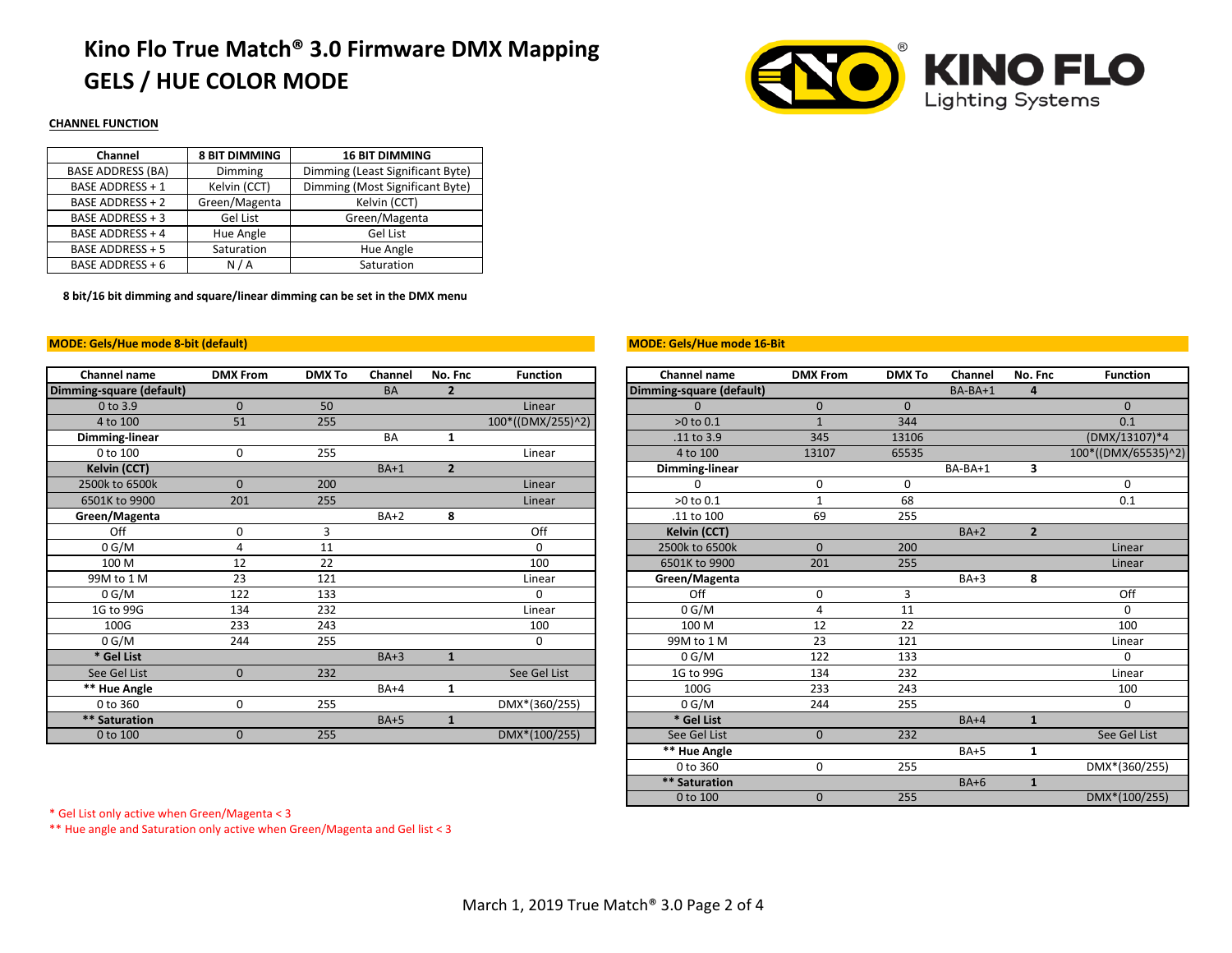# **Kino Flo True Match® 3.0 Firmware DMX Mapping GELS / HUE COLOR MODE**



## **GEL LIST**

Active if Green / Magenta < 3

| <b>DMX VALUE</b> | <b>GEL</b>             | <b>DMX VALUE</b> | <b>GEL</b>            | <b>DMX VALUE</b> | <b>GEL</b>              | <b>DMX VALUE</b> | <b>GEL</b>               |
|------------------|------------------------|------------------|-----------------------|------------------|-------------------------|------------------|--------------------------|
|                  | $0-4$ Off              |                  | 60-61 Dark Salmon     |                  | 118-119 Pale Green      |                  | 176-177 Special Lavender |
|                  | 4-5 KF Candle Flame    | $62-63$ Fire     |                       |                  | 120-121 Leaf Green      |                  | 178-179 Pale Violet      |
|                  | 6-7 KF Flo Warm White  |                  | 64-65 Sunset Red      |                  | 122-123 Fern Green      |                  | 180-181 Just Blue        |
|                  | 8-9 KF Flo Cool White  |                  | 66-67 Pale Gold       |                  | 124-125 Primary Green   | 182-183 Violet   |                          |
|                  | 10-11 KF LP Sodium Vpr |                  | 68-69 English Rose    |                  | 126-127 Moss Green      |                  | 184-185 Dark Blue        |
|                  | 12-13 KF Mercury Vpr   |                  | 70-71 Bastard Amber   |                  | 128-129 Dark Y Green    |                  | 186-187 Surprise Pink    |
|                  | 14-15 KF 20K Blue Sky  |                  | 72-73 Surprise Peach  |                  | 130-131 Dark Green      |                  | 188-189 Deeper Blue      |
|                  | 16-17 KF Green Screen  |                  | 74-75 Deep Gld Amber  |                  | 132-133 Marine Blue     |                  | 190-191 Special M Blue   |
|                  | 18-19 KF Blue Screen   |                  | 76-77 Dark Amber      |                  | 134-135 Peacock Blue    |                  | 192-193 Zenith Blue      |
|                  | 20-21 Smokey Pink      |                  | 78-79 Apricot         |                  | 136-137 Med Blue-Green  |                  | 194-195 Light Lavender   |
|                  | 22-23 Dark Magenta     |                  | 80-81 Gold Amber      |                  | 138-139 Sp Steel Blue   |                  | 196-197 Palace Blue      |
|                  | 24-25 Bright Rose      |                  | 82-83 Cosmetic Peach  |                  | 140-141 Lagoon Blue     |                  | 198-199 Lilac Tint       |
|                  | 26-27 Pale Salmon      |                  | 84-85 Deep Orange     |                  | 142-143 Steel Blue      |                  | 200-201 Deep Blue        |
|                  | 28-29 Light Rose       |                  | 86-87 Chocolate       |                  | 144-145 Lighter Blue    |                  | 202-203 Lavender Tint    |
|                  | 30-31 Light Salmon     |                  | 88-89 Orange          |                  | 146-147 Summer Blue     |                  | 204-205 Pale Lavender    |
|                  | 32-33 Magenta          |                  | 90-91 White Flame     |                  | 148-149 Light Blue      |                  | 206-207 Dark Lavender    |
| 34-35 Pink       |                        |                  | 92-93 Medium Amber    |                  | 150-151 Moonlight Blue  |                  | 208-209 Lavender         |
|                  | 36-37 Rosy Amber       |                  | 94-95 Pale Amber Gold |                  | 152-153 Pale Blue       |                  | 210-211 Deep Lavender    |
|                  | 38-39 Pale Red         |                  | 96-97 Chrome Orange   |                  | 154-155 Pale Navy Blue  |                  | 212-213 Congo Blue       |
|                  | 40-41 Scarlet          |                  | 98-99 Straw Tint      |                  | 156-157 Mist Blue       |                  | 214-215 Rose Purple      |
|                  | 42-43 Loving Amber     | 100-101 Straw    |                       |                  | 158-159 Bright Blue     | 216-217 Mauve    |                          |
|                  | 44-45 Pale Rose        |                  | 102-103 Deep Straw    |                  | 160-161 True Blue       |                  | 218-219 Rose Pink        |
|                  | 46-47 Medium Red       |                  | 104-105 Deep Amber    |                  | 162-163 Dark Steel Blue |                  | 220-221 Follies Pink     |
|                  | 48-49 Gold Tint        |                  | 106-107 Light Amber   |                  | 164-165 Daylight Blue   |                  | 222-223 Bright Pink      |
|                  | 50-51 M Bastard Amber  | 108-109 Yellow   |                       |                  | 166-167 Slate Blue      |                  | 224-225 Middle Rose      |
|                  | 52-53 Bright Red       |                  | 110-111 Medium Yellow |                  | 168-169 Medium Blue     |                  | 226-227 Medium Pink      |
|                  | 54-55 Flame Red        |                  | 112-113 Spring Yellow |                  | 170-171 Sky Blue        |                  | 228-229 Light Pink       |
|                  | 56-57 Primary Red      |                  | 114-115 Pale Yellow   |                  | 172-173 Paler Lavender  |                  | 230-231 Dark Pink        |
|                  | 58-59 Light Red        |                  | 116-117 Lime Green    |                  | 174-175 Alice Blue      |                  | 232-233 Flesh Pink       |